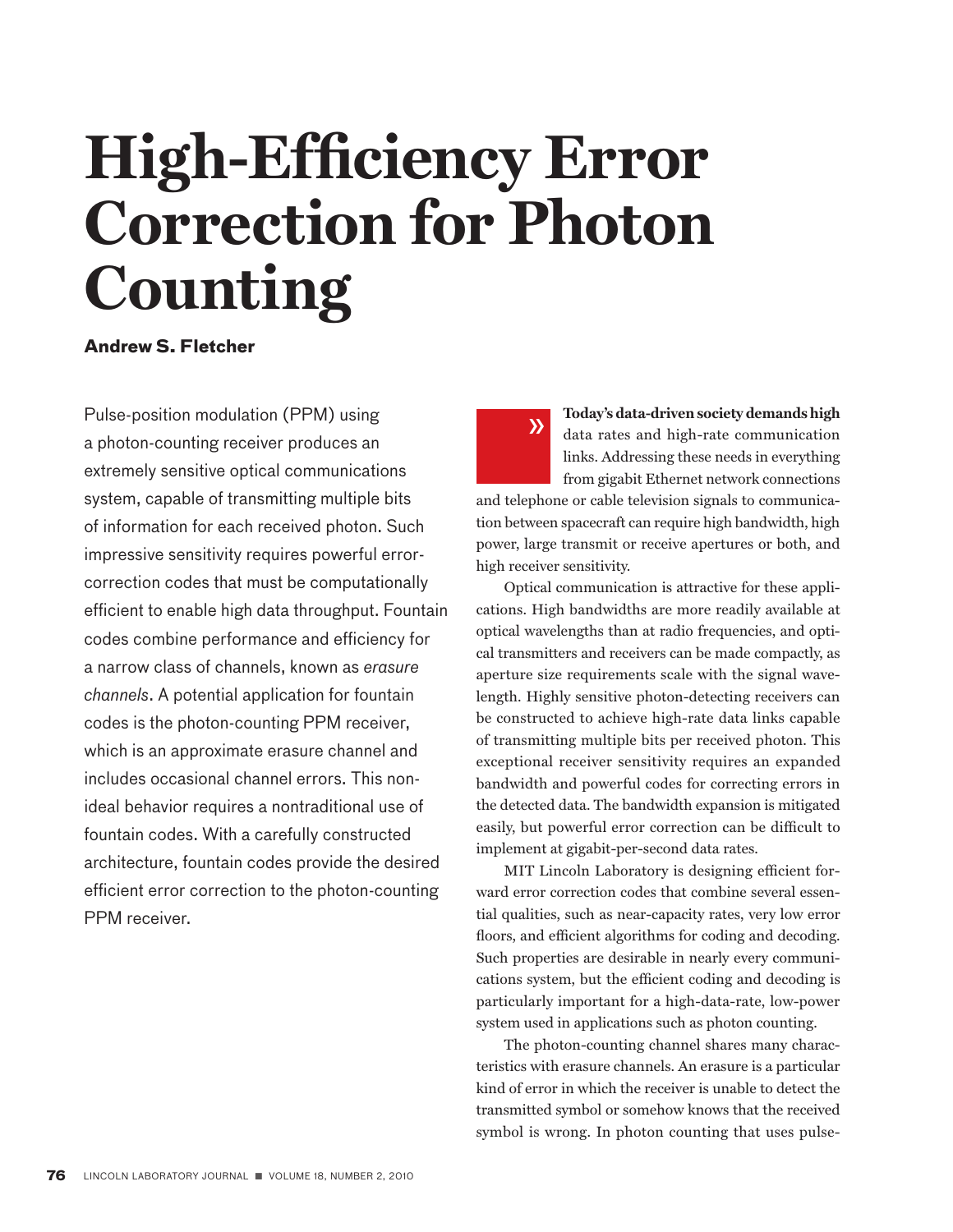position modulation (PPM), a type of transformation that encodes information in the precise timing of photon arrivals, the channel errors are overwhelmingly the result of dropped symbols that result in no signal detection. Only occasionally are there *dark counts*, which occur when the photon detector registers an arrival in the absence of any light and may result from thermal noise in detector electronics. Thus, the channel of interest is dominated by symbol erasures, with the rare case of a symbol error.

Recent results from the field of erasure channel coding may be leveraged to achieve code efficiency [1-4]. Symbol erasures accurately describe Internet packet transmissions; efficient use of network resources motivated erasure-correcting code design. A network-efficient solution is the fountain code, which is frequently used in Internet protocols and whose name describes the receiver's rateless nature. Fountain codes are one type of highly efficient error-correcting code for erasure errors and have several fantastic properties: they can be made arbitrarily close to the channel capacity, they can be decoded with a linear number of operations (proportional to the block length of the code), and the decoding can be performed with binary arithmetic rather than floating- or fixed-point operations.

The presence of occasional, but non-negligible, symbol errors complicates the use of fountain codes. The erasure-only decoder is not at all robust to the occasional symbol error, and robust decoders no longer enjoy binarylogic efficiency and likely require many more such operations (though still arguably a linear number) [5].

This work describes a binary-logic decoder for a raptor code (short for *rapid tornado*), a specific fountain code that is still robust to the occasional symbol error. In this way, the computational advantages of the fountain code decoder are retained and the decoder efficiency is sufficient to allow very high data rates.

#### **Photon-Counting Pulse-Position Modulation**

Highly-efficient, low-receive-power optical channels can transmit multiple bits of information for each received photon. To those unaccustomed to photon counting, this may appear impossible; it is readily explained via pulseposition modulation. In simple terms, the information is encoded in the precise timing of the photon arrival.

A PPM symbol consists of *M* time slots of duration  $t_{slot}$ , representing  $log_2 M$  bits of information. The transmitter places signal power in exactly one slot, leaving the



**FIGURE 1.** Each pulse-position modulation (PPM) symbol in the above example consists of 16 time slots, one of which contains a signal pulse. The four-bit message specifies which slot contains the pulse.

other slots for that PPM symbol empty. Figure 1 illustrates a 16-ary PPM in which each symbol represents four bits. The four-bit message is interpreted as a number between 0 and 15 and specifies the slot to contain the transmitted pulse. At the receiver, a photon counter determines which slot registered a photon arrival. If each symbol contains a single received photon (ignoring for a moment the statistics of real photon counting), then we have communicated  $log<sub>2</sub>M$  bits with each photon.

When we include some of the physical realities of photon counting, we see the similarity to an erasure channel. The receive signal is a coherent (laser) state with an intensity of  $N<sub>s</sub>$  photons per symbol, localized to a single slot. With a 100% efficient photon counter, the actual number of received photons is a Poisson random variable with mean  $N<sub>S</sub>$ . Thus, the probability of receiving zero photons in the signal slot is  $\beta = e^{-N_s}$ . For  $N_s = 1$ , this is approximately 0.37. Thus, despite averaging a photon per symbol, the receiver will have an empty symbol 37% of the time.

Channel capacity defines the maximum code rate at which error-free communication is possible; it is calculated as the mutual information between channel input and output (maximized over input distributions). Define  $X \in \{1,...,M\}$  and  $Y \in \{1,...,M,E\}$  as the random variables describing the transmitted and received symbols (with *E* indicating an erasure). Then  $Pr(X = x | Y = y) = 1$ and  $Pr(X = x | Y = E) = Pr(X = x)$ . The mutual information is given by  $I(X;Y) = H(X) - H(X|Y) = (1 - \beta)H(X)$ . The capacity is achieved for equally likely input symbol *X* and is thus given by  $C = (1 - \beta) \log_2 M$  —the capacity of the channel is the fraction of symbols that are not erased. The capacity calculated above assumes noiseless photon detection; however, there are several potential sources of noise, such as dark counts, background light (i.e., light not generated by the transmitter), and small amounts of light transmitted during supposedly empty slots. The noise is modeled by determining an average number of photons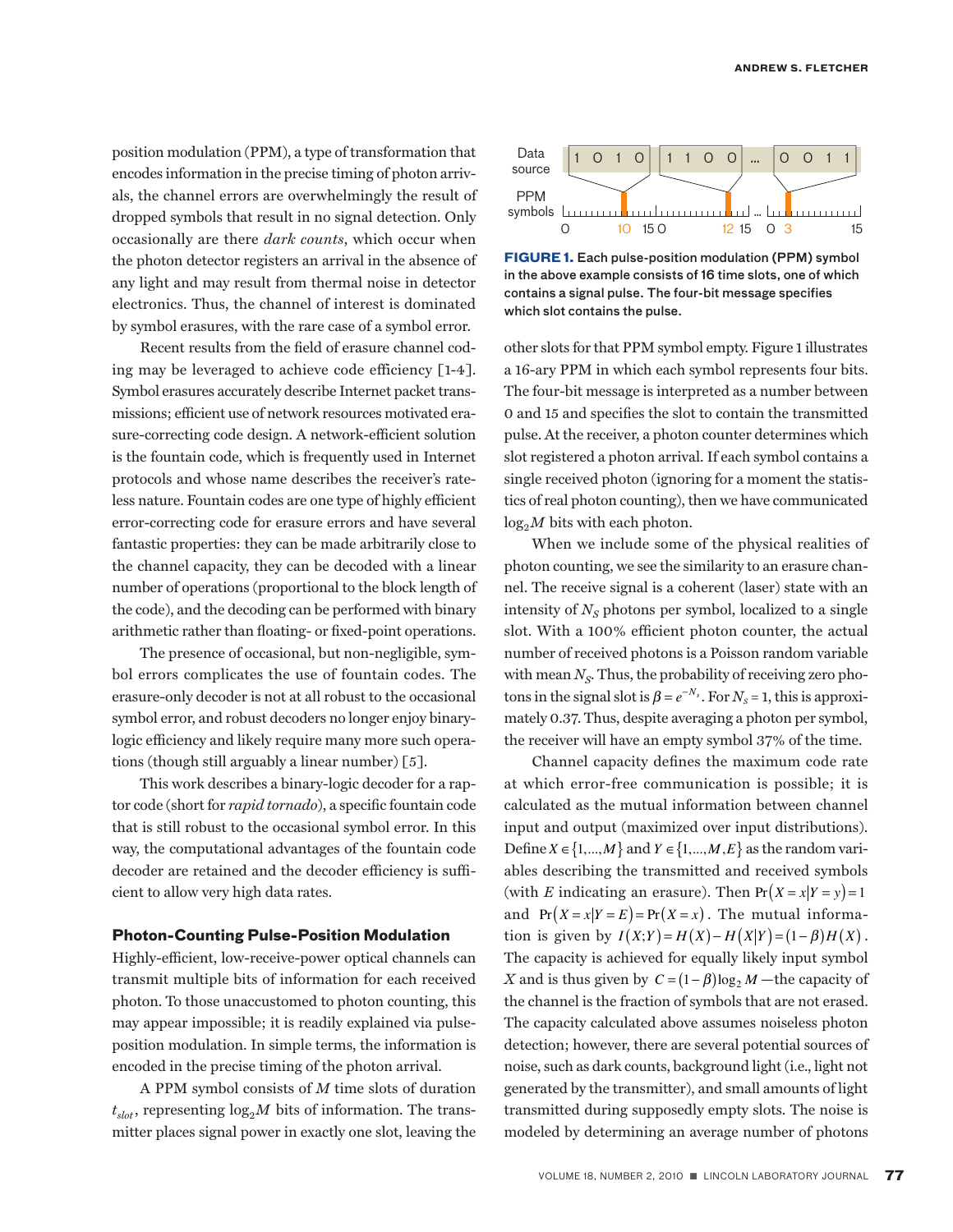

**FIGURE 2.** The photon-counting PPM receiver most often either detects a photon in the slot in which the transmitter placed the signal (the symbol is *correct*) or fails to detect a photon (the symbol is *erased*). Occasionally, the receiver detects a photon not generated by the transmitter. If the receiver also detects the correct signal, a *multiple arrival* occurs; if not, an *incorrect symbol* is registered.

per slot  $N_B$  in which noise arrivals are independent of the transmitted signal. Cases are addressed for which  $N_B$  is quite small and corresponds to a receiver circumstance with negligible background light, a transmitter with a good extinction ratio, and a photon detector with a low dark-count rate. All of these assumptions represent realistic cases of interest.

Given such a model for dark counts, there are two noisy cases of interest. In the multiple-arrival case, the receiver observes a symbol with two photons observed in different time slots. While one photon was from the signal and the other from the noise, the receiver has no way of distinguishing them. A double arrival actually tells quite a bit about the transmitted signal, as the correct symbol corresponds to one of the two slots with high confidence. However, the decoder is simplified if the double-arrival case is merely flagged as an error and thus erased. The more problematic case is when a noise photon is observed during a symbol for which the signal photon does not arrive. This scenario results in a random symbol error that is not immediately discernible from a correct symbol.

For context, consider an example system based on technology under development at Lincoln Laboratory. A receiver with a 10 GHz slot rate, 16-ary PPM, and a half-

rate code will operate at 1.25 gigabits per second (Gbps) throughput. If the received signal slot averages  $N_s = 1$ photon, the receiver would obtain two bits per received photon. Four types of symbol detection are illustrated in Figure 2. The most common results are "correct" symbol detection, in which the photon is detected in the slot in which the transmitter placed the signal, and an erased symbol. For typical noise rates, a 1 kHz background photon arrival rate, 1 kHz dark-count rate, and 50 dB transmitter extinction ratio, the erasure probability  $(\beta)$  would be 0.37 and the probability of a correct detection would be 0.63; an erasure, 0.37; multiple arrivals,  $9.6 \times 10^{-5}$ ; and incorrect symbols,  $5.6 \times 10^{-5}$ .

# **Error-Correcting Codes**

An error-correcting code protects information in the channel by providing redundancy. A vector of information *x* is converted to a code word *y* by the encoder. The decoder takes the (channel-corrupted) code word and determines the best estimate for the original message *x*. Codes are designed and defined to facilitate both encoding and decoding.

Fountain codes are linear codes, which are defined either in terms of a generating matrix **G** or a parity check matrix **H**. The generating matrix defines the encoding operation, as the code word is defined as  $y = G \times x$  (using modulo-two multiplication). The decoder exploits the structure of the code word, particularly the parity check relation  $\mathbf{H} \times \mathbf{y} = 0$ . Commonly, the code is defined by either **H** or **G**, with the other a derived quantity.

Fountain codes are typically low density, which means that a small fraction of entries in either **H** or **G** are nonzero. In general, either **H** or **G** can be low density, but not both.

Figure 3(a) uses a bipartite graph to illustrate a generating matrix for one code; Figure 3(b), a parity check matrix for a different code. In both graphs, the nodes on the left represent bits  $y_i$  of a code word  $y$ . In Figure 3(a), nodes on the right represent parity checks, in which the modulo-two sum of the bits connected to each check is zero. In Figure 3(b), the nodes on the right represent the information to be encoded and left nodes are the modulotwo sum of the associated right nodes.

Erasure decoding is a straightforward process for both low-density parity check (LDPC) and low-density generating matrix (LDGM) codes. In both cases, the code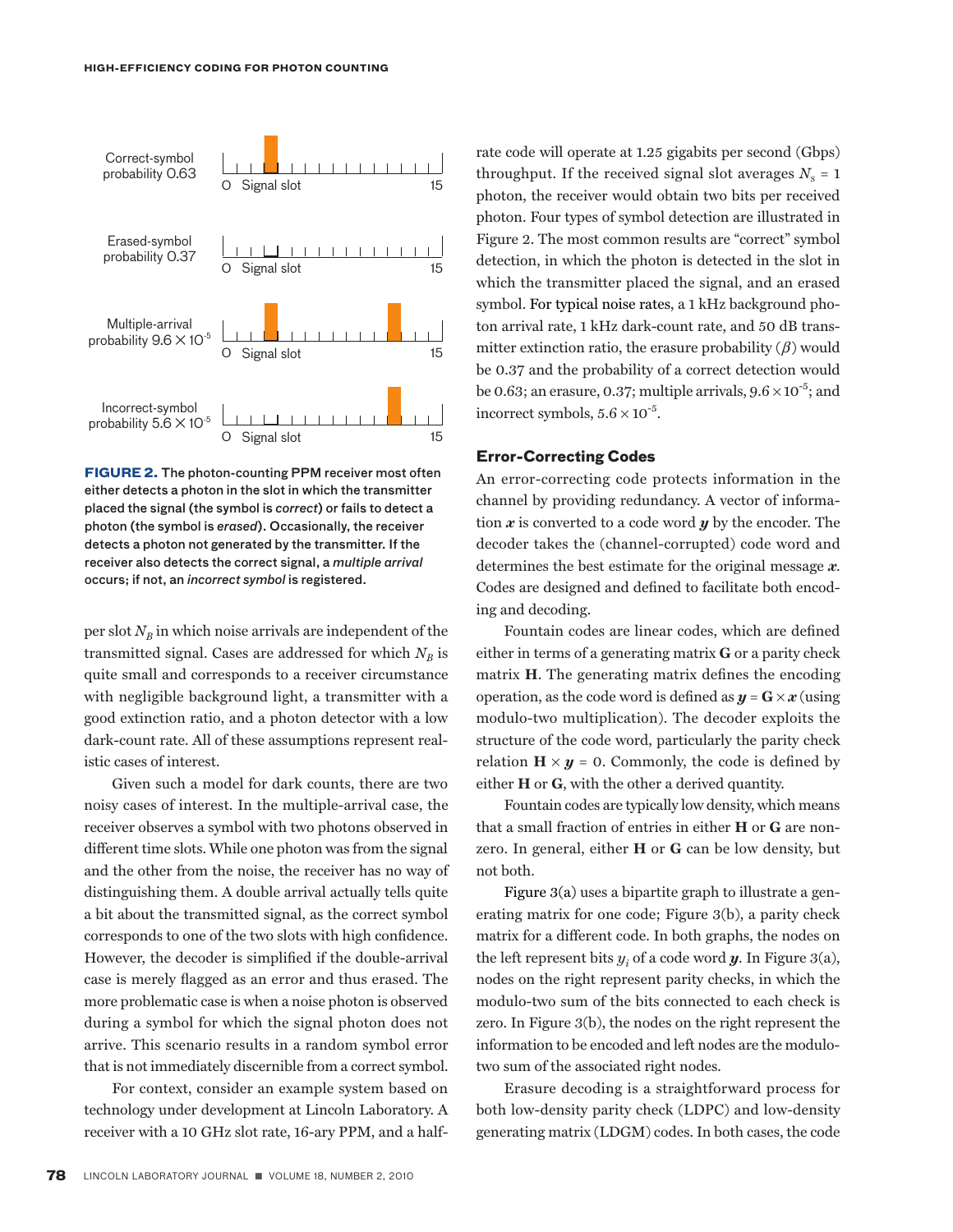

**FIGURE 3.** Bipartite graphs representing (a) a parity check matrix **H** and (b) a generating matrix **G** are shown for two different codes. For both graphs, the nodes on the left represent the bits *yi* in a code word. For (a), nodes on the right (labeled *c*<sup>j</sup> ) represent parity checks; the modulo-two sum of the bits connected to each check is 0. For (b), nodes on the right (labeled *xj* ) represent the information to be encoded. Left nodes are the modulo-two sum of the associated right nodes.

enforces a binary structure on the received bits. Consider the  $i^{th}$  row of **H**, with nonzero entries  $\{i_1, i_2, \dots i_k\}$ . The parity equation requires that

$$
\mathbf{0}=y_{i_{\scriptscriptstyle 1}}\oplus y_{i_{\scriptscriptstyle 2}}\oplus y_{i_{\scriptscriptstyle 3}}\oplus\ldots\oplus y_{i_{\scriptscriptstyle k}}\,,
$$

in which  $\oplus$  indicates modulo-two addition. If exactly one of the  $\{y_{i_{l}}, y_{i_{2}}, ..., y_{i_{k}}\}$  is erased, the parity relation unambiguously would supply the unknown value. Similarly for the LDGM, a row of **G** leads to a requirement that

$$
y_{i_{\boldsymbol l}}=x_{i_{\boldsymbol l}}\oplus x_{i_{\boldsymbol 2}}\oplus x_{i_{\boldsymbol 3}}\oplus\ldots\oplus x_{i_{\boldsymbol k}}\,.
$$

If  $y_i$  and  $k - 1$  of the  $x_i$  are known, then the unknown *kth* bit can be determined unambiguously. The parity or generating equations suggest a simple iterative decoding algorithm using either **H** or **G**, respectively. At each iteration, locate a row of **H** or **G** that contains only one unknown variable. The code structure provides the unknown variable's value, which is then used to update the values of connected nodes. The connections are severed, and the next iteration identifies another row with only one unknown variable. The decoding continues until

all variables are known (a successful decoding) or there are no rows with only one unknown (a decoding failure).

The iterative erasure decoding is sometimes described as a *chain reaction decoder*, and it is straightforward to understand graphically. Figure 4 illustrates two iterative decodings for the generating and paritycheck matrices shown in Figure 3.\* The decoding in Figure 4 represents the parity-check graph of Figure 3(a) in which the  $y_2$ ,  $y_3$ ,  $y_4$ , and  $y_5$  bits have been erased. The erased bits are assigned to the right nodes  $\rho$  and the parity check nodes,  $c_i$ , are assigned to the left nodes,  $\lambda$ . The initial values in  $\lambda$  have been chosen to yield the appropriate parity-check values for combinations of the unerased bits  $y_1, y_6$ , and  $y_7$ . To determine the values of the unknown bits, the decoder identifies code dependencies with only one unknown, which correspond to left nodes with only one edge (a degree-one node). In the

<sup>\*</sup> The two graphs in Figure 3 lead to the same decoding procedure by design and for ease of explanation. Recall that Figures 3(a) and 3(b) describe different codes and that different bits have been erased in each message.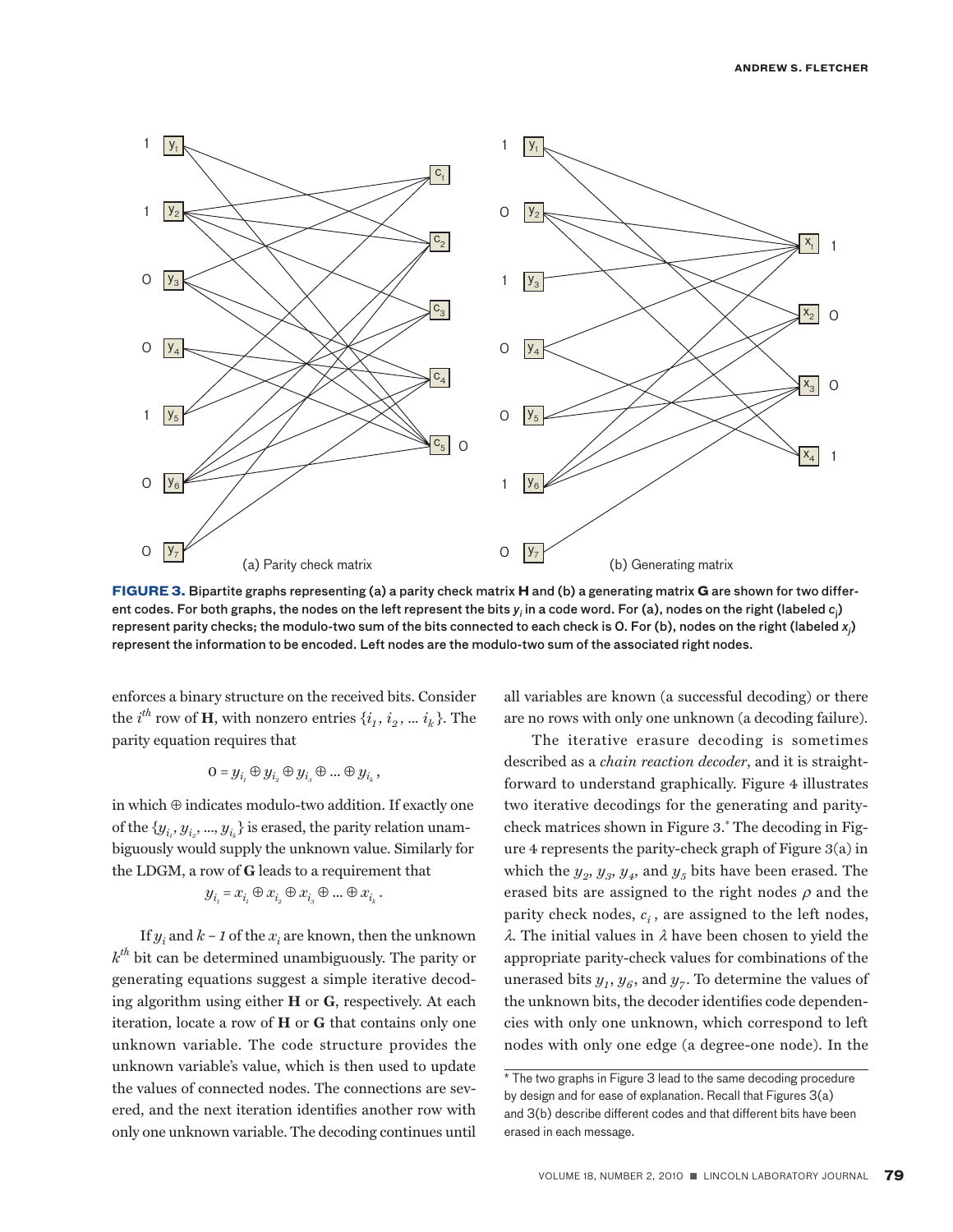

**FIGURE 4.** A graphical example is presented of binary-message erasure decoding. The initial graph (a) is shown with the right-hand nodes ( $\rho_i$ ) indicating the bits to be filled and the left-hand side ( $\lambda_i$ ) denoting the values supplied by non-erased symbols. Values of  $\lambda$  drawn in blue are used to determine values of  $\rho$  that are also drawn in blue. Edges shown in blue are then used to propagate the newly determined values of  $\rho$ . In iteration 1 (b), node  $\rho_1$  is filled in as having value 1, which then is added (modulo two) to the values in  $\lambda_1$ ,  $\lambda_3$ , and  $\lambda_5$ , and the linking edges are removed. In a similar fashion,  $\rho_2$  is determined in iteration 2 (c),  $\rho_3$  in iteration 3 (d).

initial graph,  $\lambda_2$  is a degree-one node; thus,  $\rho_1$  can be assigned the value of  $\lambda_2$  (1) and the edge linking  $\rho_1$  and  $\lambda_2$  can be removed. Next,  $\rho_1$  is added (modulo two) to the value of any other left node to which it is connected and those edges are removed. Thus,  $\lambda_1$ ,  $\lambda_3$ , and  $\lambda_5$  are each updated with the modulo-two addition of  $\rho_1$ , resulting in Figure 4(b). For the next iteration,  $\lambda_3$  is identified as a degree-one node. The value of  $\rho<sub>4</sub>$  is determined (1) and

added to connected nodes, and the graph is updated to produce Figure 4(c). For the next iteration,  $\lambda_i$  is identified as a degree-one node,  $\rho_2$  is determined and added to connected nodes, leading to Figure 4(d). The value of  $\rho_3$ is trivial here, supplied by either  $\lambda_4$  or  $\lambda_5$ . The values of  $\rho_1$ through  $\rho_4$  match the source bits in Figure 3(a), confirming that this decoding has produced the correct values for the deleted bits.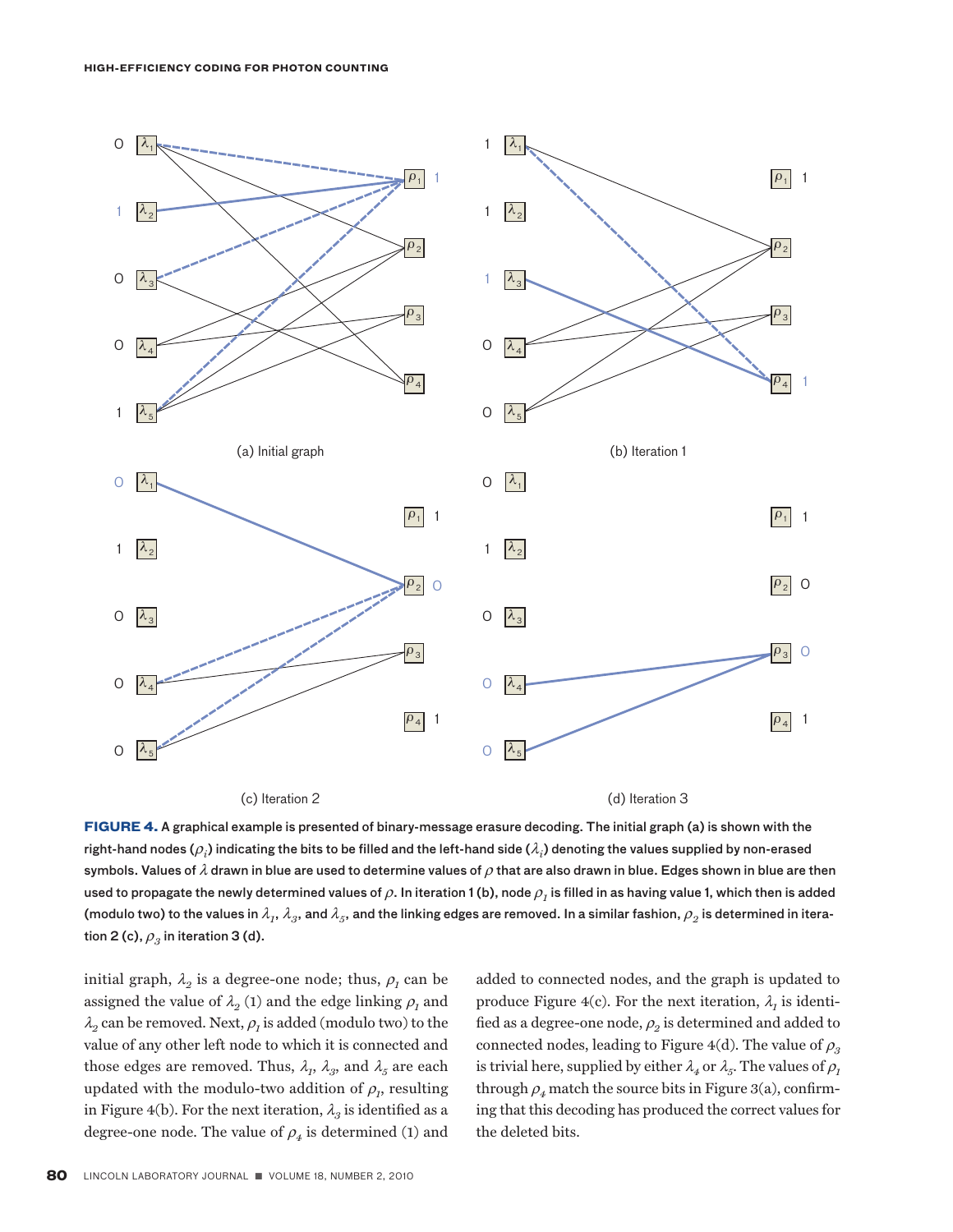

**FIGURE 5.** A graphical example of binary-message erasure decoding in the presence of a bit error. The same decoding process is used as in Figure 4, but the bit error leads to incorrect results. Node  $\lambda_2$  is assigned the wrong bit value. As the decoding progresses, red values indicate a departure from the correct decoding. The decoded sequence is wrong in bits  $\rho_1$  through  $\rho_4$ . Note also the contradictory choice for the value of  $\rho_3$ .

The graphical representation of decoding is equally effective with the generating matrix of Figure 3(b). This matrix also has a seven-bit code word, and if  $y_1$  and  $y_7$ are erased by the channel, the four message bits must be determined from the five unerased bits. The initial graph in Figure  $4(a)$  is simply the graph in Figure  $3(b)$  with the  $y_1, y_2$  and the attached edges removed. The left and right nodes are also relabeled as  $\lambda$  and  $\rho$ , respectively. The same iterative procedure described above may be used to determine the erased bits: identify a degree-one node, determine the value of  $\rho_i$  from its one-degree connection to  $\lambda_j$ , add the determined value of  $\rho_i$  to all other connected left nodes and remove the edges, find the next degree-one node, and repeat.

Graph design requires careful consideration of degree-one nodes. As illustrated above, decoding requires at least one degree-one node to continue, but if there are too many such nodes at any iteration, the code is inefficient. Finding the appropriate balance has been the subject of extensive research [3, 4, 6–9].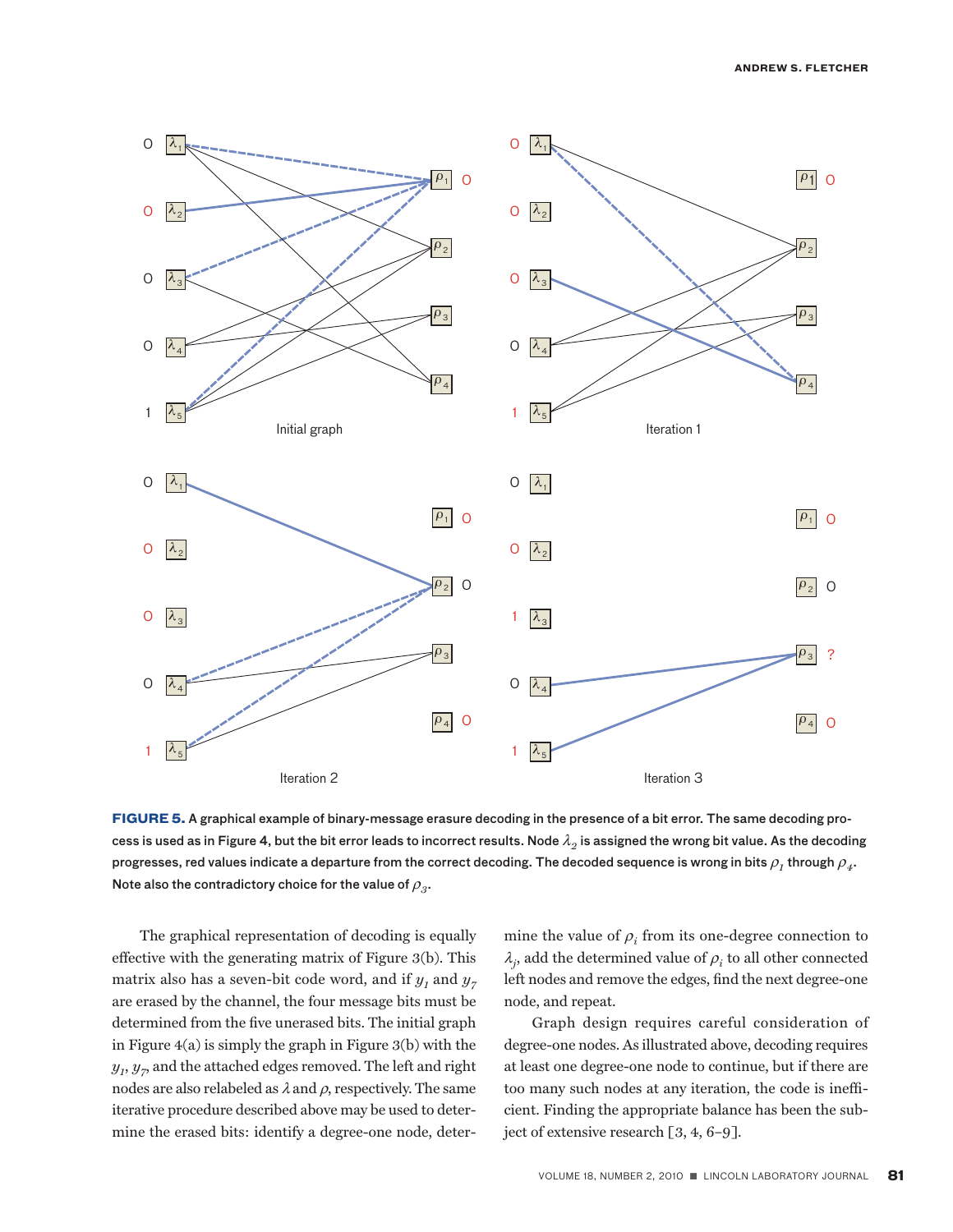The most successful fountain codes fall under the classification of raptor codes [3, 4]. These are, in fact, two-stage codes. The inner code is an LDGM code, while the outer code is a very-high-rate LDPC code. The raptor code approaches capacity and has excellent error floors while maintaining a linear number of graph edges. Because the number of decoding computations is proportional to the number of graph edges, the raptor code is a particularly efficient choice for the erasure channel.

### **Effect of Errors on Chain-Reaction Decoding**

Although the chain-reaction decoder is computationally simple, it is only robust to channel erasures. A single-bit error in the receive data can lead to a catastrophic decoding failure. For example, in the LDGM decoding example in Figure 4,  $y_1$  and  $y_7$  were erased. If instead, a bit error is included on  $y_3$ , corresponding to a bit error on  $\lambda_2$ , the decoding procedure will result in errors. As shown in Figure 5, the decoded message becomes 0000 instead of the correct 1001. In general, a bit error on a node can propagate through the decoder to cause errors on many decoded bits.

The potentially catastrophic impact of a few errors is clearly a black mark against chain-reaction decoding for the noisy photon-counting PPM channel and could limit its promise for high-data-rate, highly efficient optical signaling. Typically, the channel of interest is dominated by erasure errors with only the occasional dark count causing a symbol error. In these situations, the use of the chainreaction decoder should not be abandoned; although the chain reaction decoder does not correct transmitted errors, it does detect errors with high probability. At the last step in the example of Figure 5, the bit error led to a contradiction; such inconsistencies only arise because of errors. The error-detection capability is an important element of the proposed photon-counting PPM code architecture.

# **Code Architecture for Photon-Counting PPM**

An alternative approach combines raptor codes and chain-reaction decoding and constrains the size of code words to improve robustness to errors. For an [*n*; *k*] raptor code that encodes a *k*-bit message into an *n*-bit code word, after passing through a photon-counting PPM channel, bits are erased with probability  $\beta$  and are in error

with probability  $\chi$  in which  $\gamma \ll \beta$ . Because the capacity (the upper bound for the code rate) of this channel is approximately  $1 - \beta$ , a code rate of  $k/n < 1 - \beta$  is required.

Two situations cause the chain-reaction decoder to fail: if (at least) one of the *n* bits is an error or if there are too many erasures. For small  $\chi$  the probability that the code word sees an error is approximately  $n\chi$ . An obvious way to keep this probability small is to limit the block length *n*.

What is the probability that there are too many erasures? For a perfect code, we are able to determine the message if any *k* (or more) of the bits arrives unerased. A realistic code, such as a raptor code, is decoded successfully when more than  $k + n\varepsilon$  bits arrive unerased, in which  $\varepsilon$  represents a code overhead and implies a distance from capacity.\* Raptor codes are capacity-achieving for code families in which  $\varepsilon$  approaches zero as  $n$  approaches one. As  $n$  gets small, the required overhead  $\varepsilon$  grows.

Finite-length codes are always subject to decoding failures. For an erasure channel, each bit is independently erased with probability  $\beta$ . The number of erasures  $N_F$  that occur in an *n*-bit code word is a binomial random variable with mean  $n\beta$  and variance  $n\beta(1 - \beta)$ . A decoding failure occurs if  $N_F/n > 1 - k/n - \varepsilon$ . For large *n*, the law of large numbers suggests that decoding failures are quite rare. For smaller *n*, however, decoding failures become more likely.

The two conditions described that can result in a failure of the chain-reaction decoder present competing requirements for limiting the probability of such a failure. On the one hand, as the block length grows, the code word is more likely to be corrupted by an error. On the other hand, raptor code performance improves as *n* increases. Fortunately, a useful operating point is contained within this trade space. Figure 6 illustrates this trade-off for a raptor code with overhead  $\varepsilon = 0.1$ ,  $\beta = 0.37$ , and a symbolerror probability of  $\gamma = 5.6 \times 10^{-5}$ . For block sizes between 600 and 1400, the probability of a decoding failure is below 0.08.

The output of the chain-reaction decoder is a *k*-bit block erasure channel. If the decoder is successful, the *k*-bit message is successfully determined; if the decoder fails because of an error or too many erasures, the failure is detected and no message is returned. As long as decoder failures are always detected, the raptor code and chainreaction decoder combination results in a purely erasure

<sup>\*</sup> Strictly speaking, when *k* + *n*e bits arrive unerased, decoding is successful *with high probability*.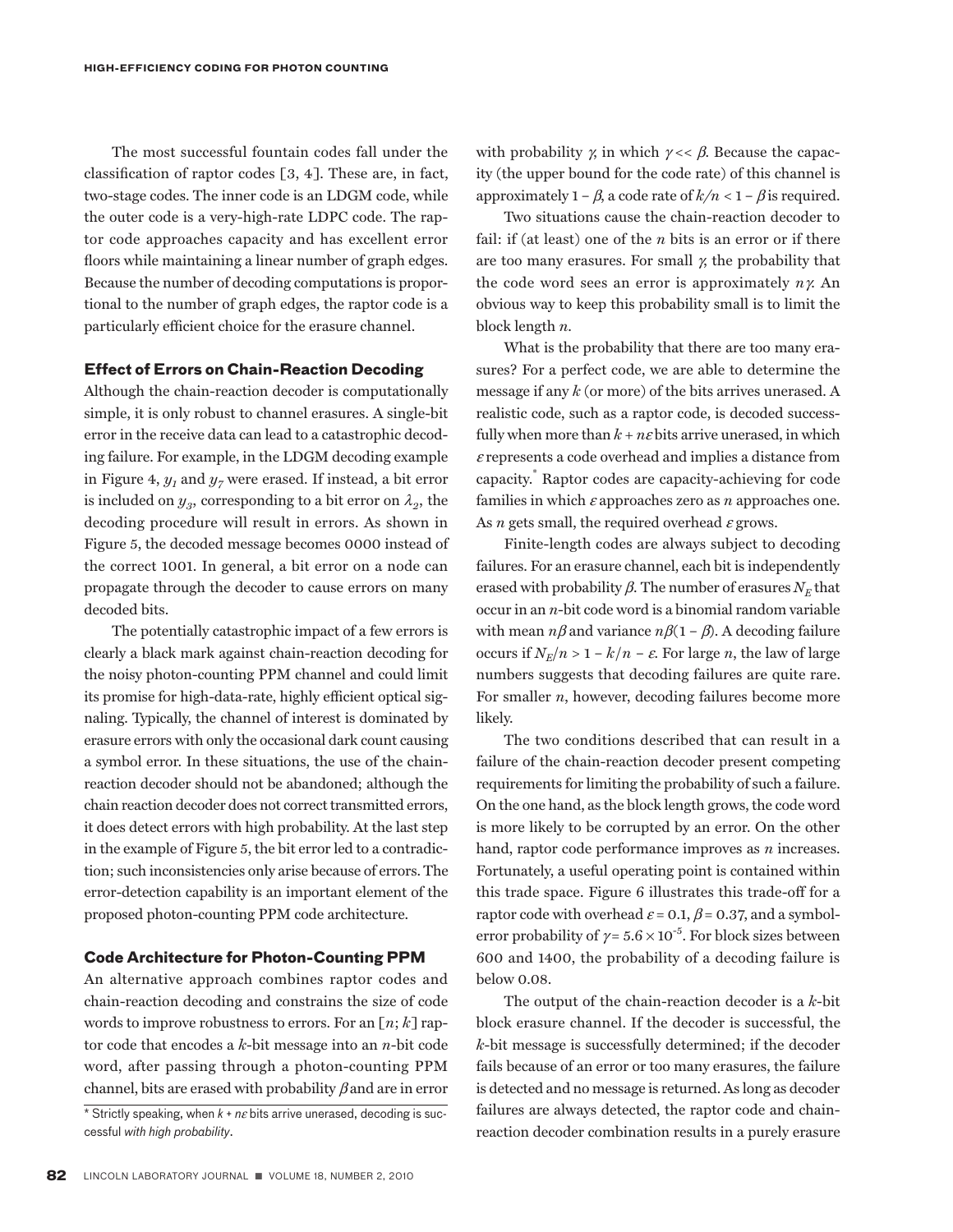

**FIGURE 6.** A trade-off exists between raptor-code block length and the probability of a decoding failure. For a halfrate raptor code with an overhead  $\varepsilon$  = 0.1, erasure probability  $\beta$  = 0.37 and a symbol error probability of  $\rho$  = 5.63  $\times$  10<sup>-5</sup>, the chain-reaction decoder fails in the presence of an error or too many erasures.

channel, in which the erasure probability is the probability of a decoding failure.

The improved code architecture combines an inner raptor code having a rate 1 –  $β$  –  $ε$  and a block length *n* chosen to minimize the probability of decoder failure, and an outer code that can be any erasure correcting code in which *k* bits are encoded for every node. The outer code is a relatively high-rate code, as it need only correct the small fraction of blocks on which the inner code fails. A block diagram for this system is shown in Figure 7. This code structure achieves a highly sensitive receiver with a very high data throughput.

# **Serial Versus Parallel Chain-Reaction Decoders**

The algorithm description introduced for the chain-reaction decoder above implies a serial decoder implementation. Functionally, the serial decoder maintains a list of all degree-one left nodes. At the beginning of each iteration, a node from this list is used to fill in the attached message node; next, the left node is removed from the list. All of the remaining left nodes attached to the now-filled message bit are appropriately updated. If the update results in a new degree-one node, it is added to the list. If the update results in a degree-one node becoming degree zero (because it was also attached to the now-filled message node), it is removed from the list. The serial decoder proceeds until the degree-one list is empty.

The chain reaction succeeds by performing an iteration for every unknown message bit. Thus, the serial implementation is often appropriate for cases in which the frequency of erasures is low. When the erasure frequency is high, a parallel implementation of the chain-reaction decoder may be desirable. At any point in the chain reaction, there may be several degree-one left nodes. Recognizing this, during each iteration, the parallel decoder may process values from all the degreeone nodes. Thus, each message node determines if it is degree one; if so, it sends its value to the attached message nodes. These messages between the left and right nodes constitute a single iteration. In the parallel implementation, the entire code word could be determined in a relatively small number of iterations. For the codes of interest, it often requires 50 to 100 iterations regardless of the number of bits in the code word. In contrast, the serial decoder requires an iteration for every erased bit, which can number in the thousands.

The parallel decoder differs markedly from the serial decoder. If the algorithm were laid out as a circuit (e.g., in an application-specific integrated circuit or a field-programmable gate array [FPGA]), every node would occupy a particular location and would have a physical connection to other attached nodes. Despite the sparse nature of



**FIGURE 7.** A code architecture block diagram illustrates a message traversing an outer encoder, a block erasure channel, and, finally, an outer decoder. The inner raptor code, which has a short block length, surrounds the noisy photoncounting channel. When a symbol error occurs or when the inner decoder fails, the inner code word is dropped. The overall effect is a block erasure channel, in which the erasure probability is kept low. The outer code is employed to correct the block erasures.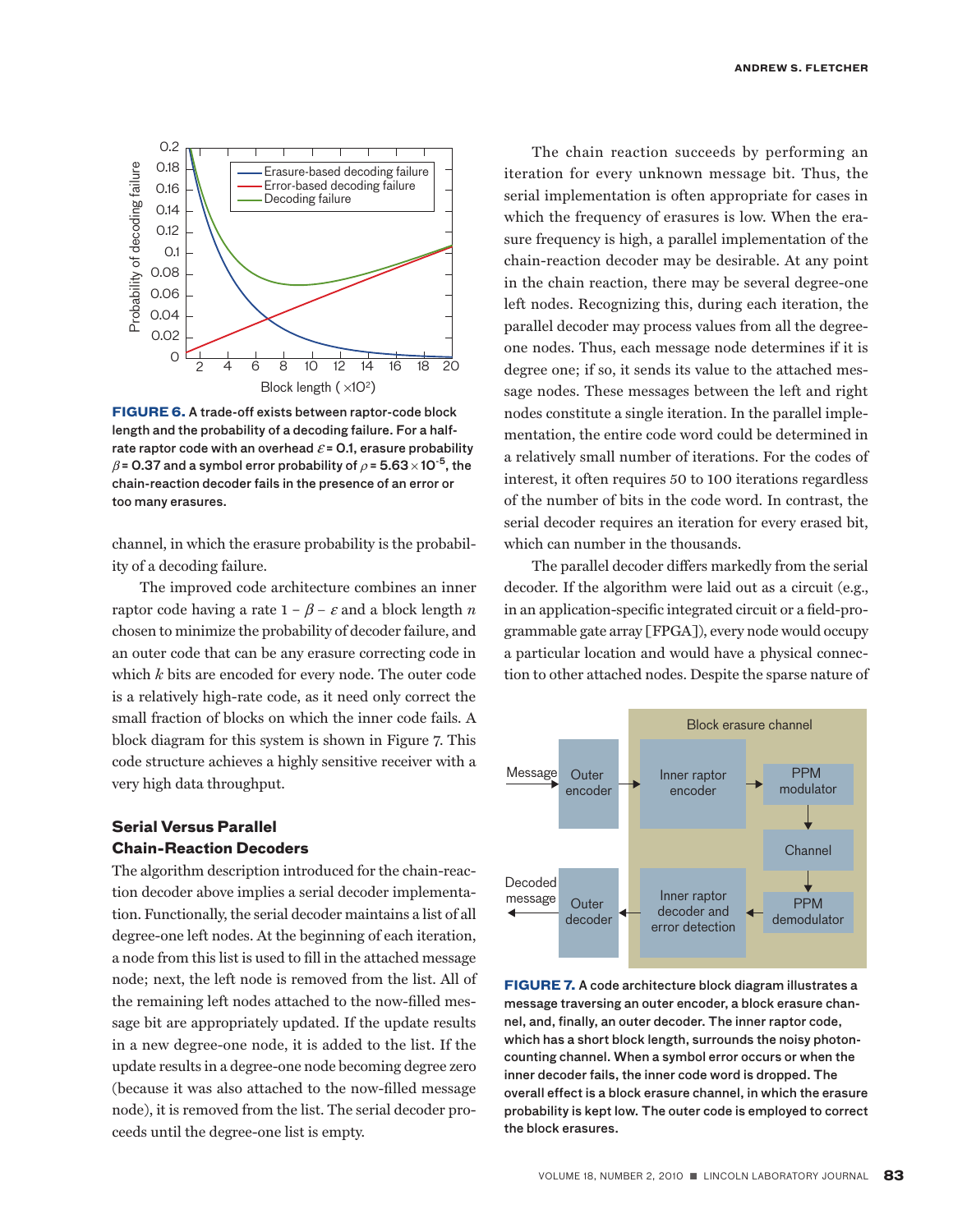the graph, these connections can become dense. Also, the graph should be random or pseudorandom for good performance—highly structured graphs often perform poorly with the chain-reaction decoder. Furthermore, every left node must compute whether it is weight one. For highdegree nodes, this computation can limit the clock speed of the algorithm. These challenges for the parallel decoder make its implementation difficult unless the block size is small. One should also note that if a graph node represents *k* bits, then the physical connection between the nodes must be a bus with width *k*.

The strengths and limitations of serial and parallel decoding align themselves well with the photon-counting PPM architecture. The inner raptor code sees a high rate of erasures, but is restricted to small block sizes. As such, the inner code is ideally suited for a parallel decoder. The parallel decoder greatly enhances the overall system throughput, as multiple bits are decoded for every computational clock cycle. The outer code has a high rate and sees infrequent erasures. Furthermore, each node represents the *k* message bits from the inner code. The outer code is ideally suited for a serial decoder.

Interestingly, the hardware requirements are highly complementary. The parallel decoder requires significant real estate on an FPGA, but requires essentially no memory. The serial decoder requires almost no real estate, but all of the graph connections and the list of degree-one nodes is maintained in memory.

#### **Short-Block Raptor Design**

The proposed code architecture requires a raptor code with both a low code overhead (i.e., a small  $\varepsilon$ ) and a short block length (e.g.,  $n \approx 1000$ ). Since their introduction, most research in designing fountain codes (including raptor codes) has focused on large block sizes [1–4]. Although considerably less attention has been devoted to designing high-performance raptor codes with short block lengths, some short-block ideas have been leveraged to design the implemented raptor codes [10–12].

Raptor codes, as with most fountain codes, are random. Instead of designing a specific graph, a raptor code design specifies the statistical properties of a graph. The random structure allows a statistical analysis of the code performance; one can derive a mathematical expression for the probability of successful decoding.

Statistical code analysis is most easily performed

and understood on random LDGM codes called Luby Transform (LT) codes after their inventor Michael Luby [4]. Raptor codes are LT codes with a small (but significant) modification, so raptor code design begins with LT code design.

A good code design is one with a high probability of a successful chain-reaction decoding. Consider a *k*-bit message encoded in an LT code word, of which *m* bits arrive unerased at the receiver. The resulting graph has the structure of the LDGM graph in Figure 4 and has a simple statistical description. There are *m* left nodes and *k* right nodes. Each left node has *D* edges attached, in which *D* is a random variable with probability mass function  $\Omega_d$ . (That is to say, the probability that a left node has  $d$ attached edges is  $\Omega_d$ ) The *D* edges are randomly attached to the right nodes in a uniform way, independent of all of the other left nodes. With this description, an LT code is completely defined by selecting a degree distribution  $\Omega_d$ .

Selecting  $\Omega_d$  is done by calculating the probability of successfully decoding such a random graph. For very large code words (e.g., *k* > 50,000), this has been typically done by computing the probability of decoding in the limit as *k* goes to infinity (and  $m = k(1+\varepsilon)$ ). For short-block code design, in which *k* is on the order of 1000, the decoding probability can be calculated using a dynamic program.

A dynamic program is a method to solve a complex problem by dividing it into simpler steps. At each step, a set of values is computed; these values are used and updated in subsequent steps. For the LT code, the program is divided into the *k* iterations necessary to successfully complete a serial chain-reaction decoder. The precise mathematical derivation is beyond this article's scope, but the basic concept is relatively straightforward. The chain-reaction decoder requires at least one left node of degree one to continue the decoding process. A serial decoder selects one such degree-one node and determines the value of the attached right node. It takes exactly *k* steps to successfully complete the decoder, and *k* steps will occur if (and only if), after each iteration, at least one degree-one node remains.

As shown in Figure 8, before the first decoding iteration, the left nodes can be divided into two sets: the degree-one nodes and the nodes having degree greater than or equal to two ("two-plus nodes"). At each iteration, a single node from the degree-one set becomes degree zero after it is used to determine the value for a right node.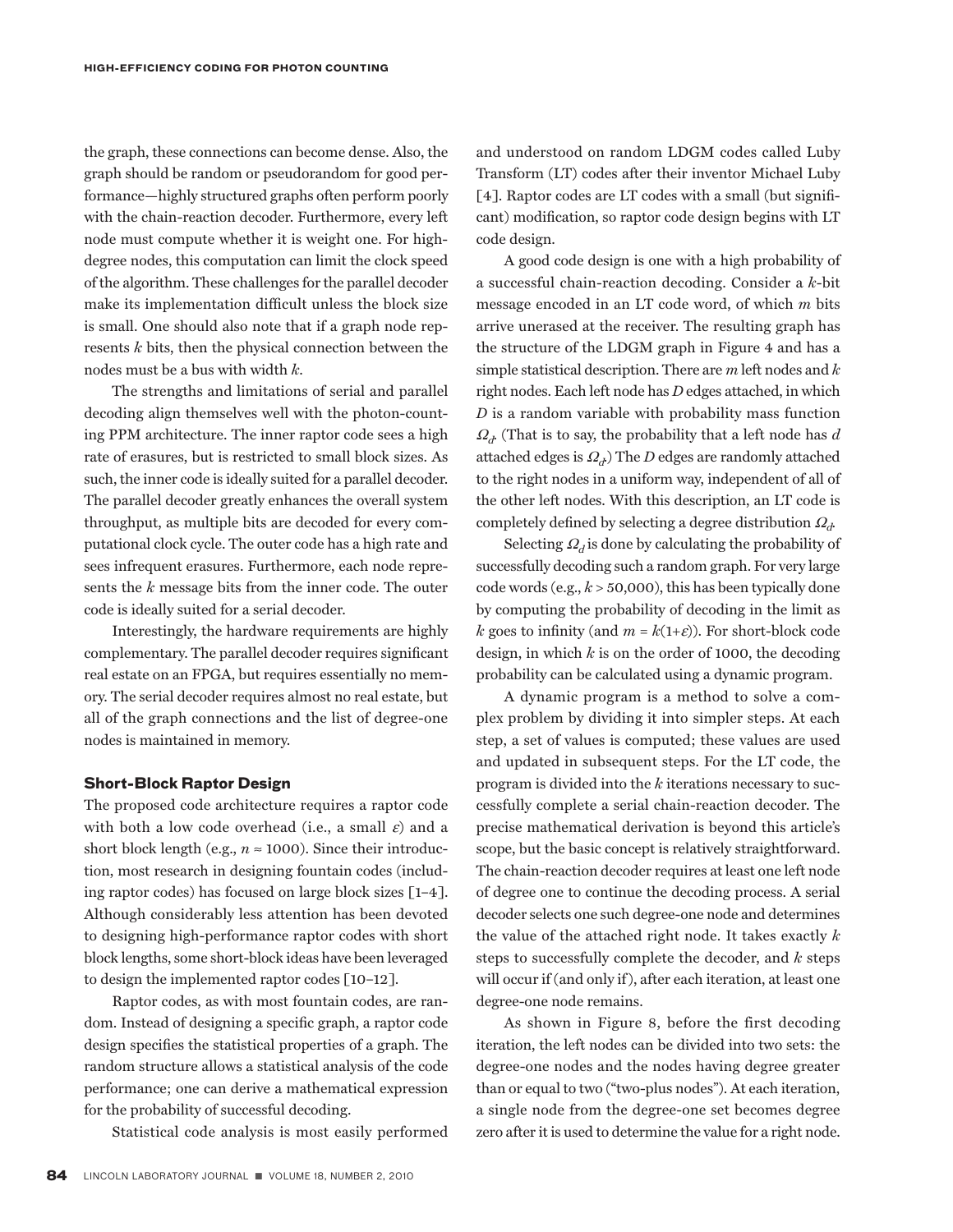

**FIGURE 8.** After *w* right nodes have been decoded, the left nodes are divided into sets according to their degree: zero, one, or greater than or equal to two ("two-plus"). Degreezero nodes are further divided into nodes used in the decoding and nodes that are redundant. Assuming at least one degree-one node remains, it is used by the decoder, *Bw* degree-two-plus nodes become degree-one, and  $C_w$  degreeone nodes become redundant degree-zero nodes.

This degree-zero set has a size equal to *w*. During the same iteration, it is possible for other degree-one nodes to become degree zero (e.g., step 3 of the example scenario in Figure 4, in which two degree-one nodes are attached to the same right node). It is mathematically useful to distinguish between these two sets of degree-zero nodes: the first set is used in the decoding, while the second set is redundant. The size of this redundant degree-zero set of nodes is denoted by  $C_{\nu}$ .

The most important set is the set of degree-one nodes; the number of degree-one nodes after *w* iterations is a random variable *Aw*. There are exactly *w* decoding degree-zero nodes, one for each iteration of the decoder. The remaining two sets contain the redundant degree-zero nodes and the two-plus nodes. Together, these sets contain  $M - A_w$ – *w* nodes. At each iteration (assuming there is at least one degree-one node), exactly one node transitions from degree one to degree zero, while  $B_{w}$  nodes transition from the two-plus set to the degree-one set, and  $C_w$  nodes transition from the degree-one set to the redundant degree-zero set. Thus, the number of degree-one nodes after the  $w + 1$ iteration is computed as  $A_{w+1} = B_w - C_w - 1$ .

These observations provide a straightforward recipe for computing the probability of successful decoding. The decoding succeeds if  $A_w > 0$  for all  $w = 0 ... k - 1$ . The initial distribution of  $A_0$  is a simple function of  $\Omega_0$ ; the dynamic program updates the distribution of  $A_w$  and updates it after each iteration. The algorithm updates the distribution by evaluating the random variables  $B_w$  and  $C_w$ , which illuminate how  $A_w$  evolves. The key feature of the algorithm is the independence of each random variable. Conditioned on  $A_w$ ,  $B_w$  and  $C_w$  are independent from one another and from all previous decoding steps. The dynamic program must also maintain and update the distribution of node degrees in the evolving sets of two-plus nodes and redundant zero-degree nodes (both of which are highlighted in Figure 8).

The dynamic program provides a probabilistic score for a distribution  $\Omega_d$ . It computes the probability that the decoder fails at each iteration; the total probability of failure is the sum of these probabilities. This dynamic program is an ideal tool for designing LT codes of relatively short length, but lacks the final modification necessary to design raptor codes.

Raptor codes were invented by Shokrollahi to overcome a known deficiency in LT codes [10–11]. LT codes require *k* iterations to successfully decode. It is easy to design an LT code with low average degree (and hence an efficient decoder) that will successfully complete most of the *k* iterations (approximately greater than 95%). Decoding the final few iterations, however, requires a significant expansion of the number of graph edges. The raptor code starts with an efficient LT code and adds a *pre-code* to handle the last few iterations. With this computation, the total number of edges in the graph remains small (proportional to the message size *k*).

To design a good LT code for use in a raptor code, the dynamic program requires a small adjustment to account for the pre-code. If the LT code fails after  $w < k$  iterations, the pre-code may successfully complete the decoding. Fortunately, the dynamic program can be modified to include such calculations in a straightforward way.

# **Ongoing Work**

The fountain code architecture for photon-counting PPM is, at its roots, a practical compromise based on current hardware realities. Raptor codes have a straightforward decoder implementation that enables high-throughput